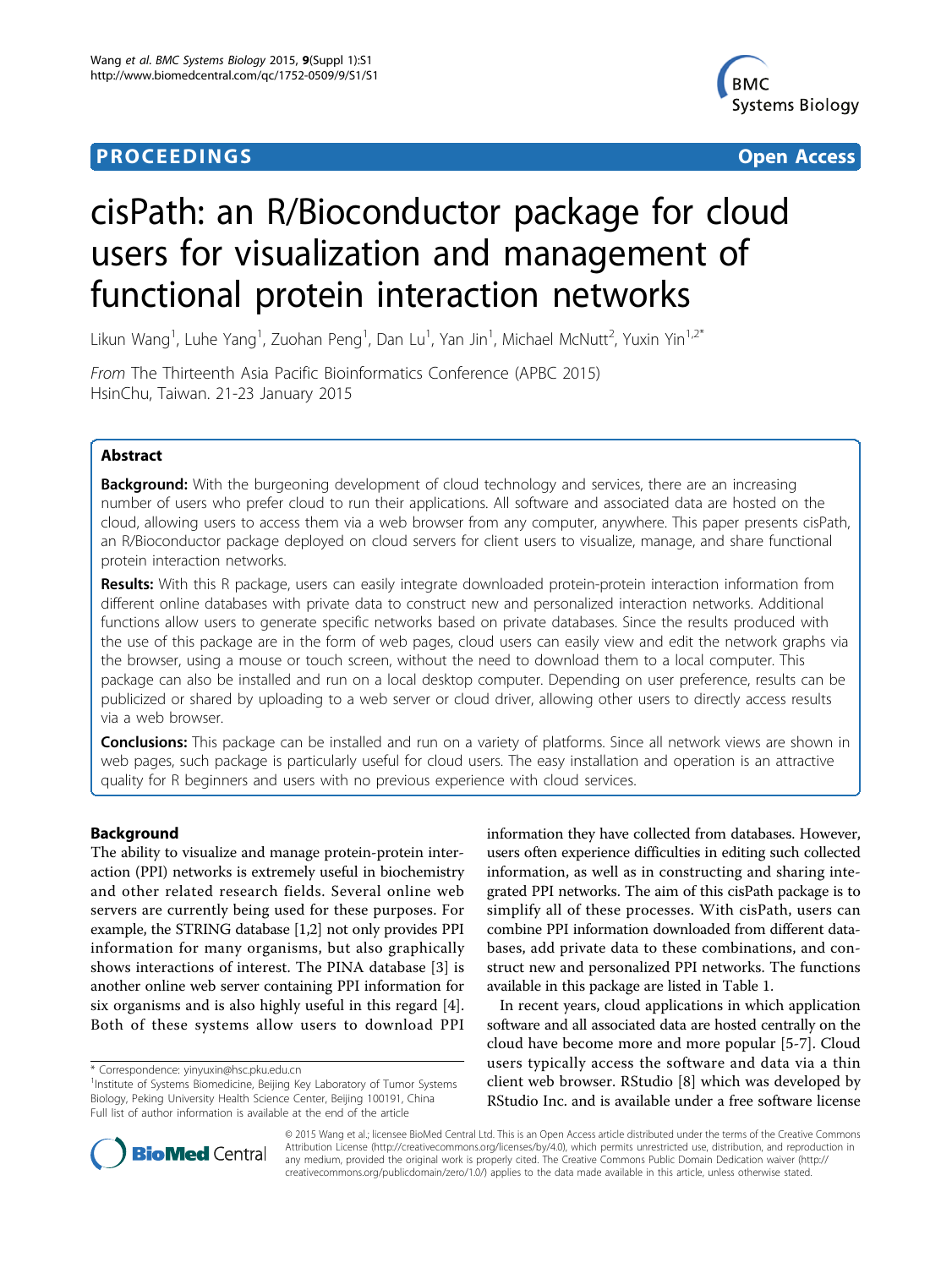<span id="page-1-0"></span>Table 1 Functions of this cisPath Package

| Name            | <b>Description</b>                                                                                                      |
|-----------------|-------------------------------------------------------------------------------------------------------------------------|
| formatPINAPPI   | Format PPI file downloaded from PINA database                                                                           |
| formatiRefIndex | Format PPI file downloaded from iRefIndex database                                                                      |
| formatSTRINGPPL | Format PPI file downloaded from STRING database                                                                         |
| combinePPI      | Combine PPI information generated from different databases                                                              |
| getMappingFile  | Generate protein identifier mapping file                                                                                |
| networkView     | Visualize input proteins in PPI network and display evidence that supports specific interactions among network proteins |
| cisPath         | Identify and visualize shortest PPI paths between PPI network proteins                                                  |
| easyEditor      | Open network graph editor                                                                                               |

for academic use is a powerful integrated development environment for R programming language. Deploying RStudio and R on a cloud server allows primary users to provide R as a cloud application to authorized users, who can access this R workspace from any computer. In this case, only primary users need to install and update R and related packages. Using R as a cloud application provides many benefits, but the necessity of downloading output to a local machine is an inconvenience that diminishes the benefit of the cloud model. Taking this into consideration, cisPath displays all of the results in web format. As such, using this package as a cloud application allows users to visualize, manage, and share results through the web browser, instead of downloading them. For users who may have only cloud drivers, such as Google Driver instead of cloud computing servers, results can be uploaded to cloud drivers, which can then be visualized and shared via a browser. Details on how to use Google Driver in hosting online results can be found on our website [\[9\]](#page-5-0).

## Implementation

#### Environment and technologies

R is a software environment that can be run on a variety of UNIX platforms, as well as Windows and Mac OS. This package employs R to analyze input files and output results in the HyperText Markup Language (HTML) format. In HTML files, PPI networks are displayed as Force-Directed Graphs with JavaScript library D3. To maintain consistency across different browsers, HTML files follow the HTML 4.01 Strict standard, HTML 5 experimental standard, and CSS version 3 standard. Thus, different browsers such as Chrome, Firefox, Safari, Opera and IE10, consistently display the output.

This cisPath package is available through the Bioconductor Project [\[10\]](#page-5-0). For users of cloud servers, RStudio is recommended as it enables primary users to provide a browser-based interface of a version of R running on a remote Linux server. Louis Aslett has provided various kinds of Amazon Machine Images (AMIs) which make deploying an RStudio Server very fast and easy [\[11\]](#page-5-0). These AMIs are highly recommended, especially for free micro instance users. The Bioconductor team has also developed AMIs optimized for running Bioconductor packages with the Amazon Elastic Compute Cloud (EC2) [\[12\]](#page-5-0). Users without any cloud services experience can easily launch the AMI using instructions on the Bioconductor website. An introduction on the use of this package for R beginners is also available on our website [[9\]](#page-5-0).

#### Data collection and integration

There are several protein interaction databases, such as PINA, STRING, and iRefIndex [\[13,14\]](#page-5-0), which allow downloading PPI information for academic purposes free of charge, but such downloaded files from different databases do not take on a common format. In this cisPath package, functions are provided to format the downloaded files from the PINA, STRING and iRefIndex databases into a standard workable format. To remove redundant interactions, UniProt Knowledgebase (UniProtKB) accession numbers are used as unique protein identifiers. UniProtKB is a part of the UniProt database and serves as a central hub for collection of functional information on proteins with accurate annotation [\[15](#page-5-0)]. UniProtKB consists of two sections including UniProtKB/Swiss-Prot (reviewed and manually annotated) and UniProtKB/TrEMBL (unreviewed and automatically annotated). Proteins with names that cannot be mapped to UniProtKB accession numbers are discarded.

The PINA database includes unified PPI data integrated from six manually curated databases: IntAct [\[16](#page-5-0)], MINT [[17](#page-5-0)], BioGRID [\[18](#page-5-0)], DIP [[19](#page-5-0)], HPRD [[20\]](#page-5-0) and MIPS MPact [[21](#page-5-0)]. Like PINA, the iRefIndex database also provides an index of protein interactions integrated from primary interaction databases. PPI data downloaded from the PINA and iRefIndex databases contain the PubMed IDs of corresponding papers which support the PPIs. The STRING database contains not only known PPIs but also predicted protein associations with confidence scores. The latest version of STRING (v9.1) currently covers 5,214,234 proteins from 1,133 organisms. Although the PINA and iRefIndex databases are both integrated from manually curated databases, many distinct interactions exist in each case. Thus, several functions have been included in this package to format downloaded PPI data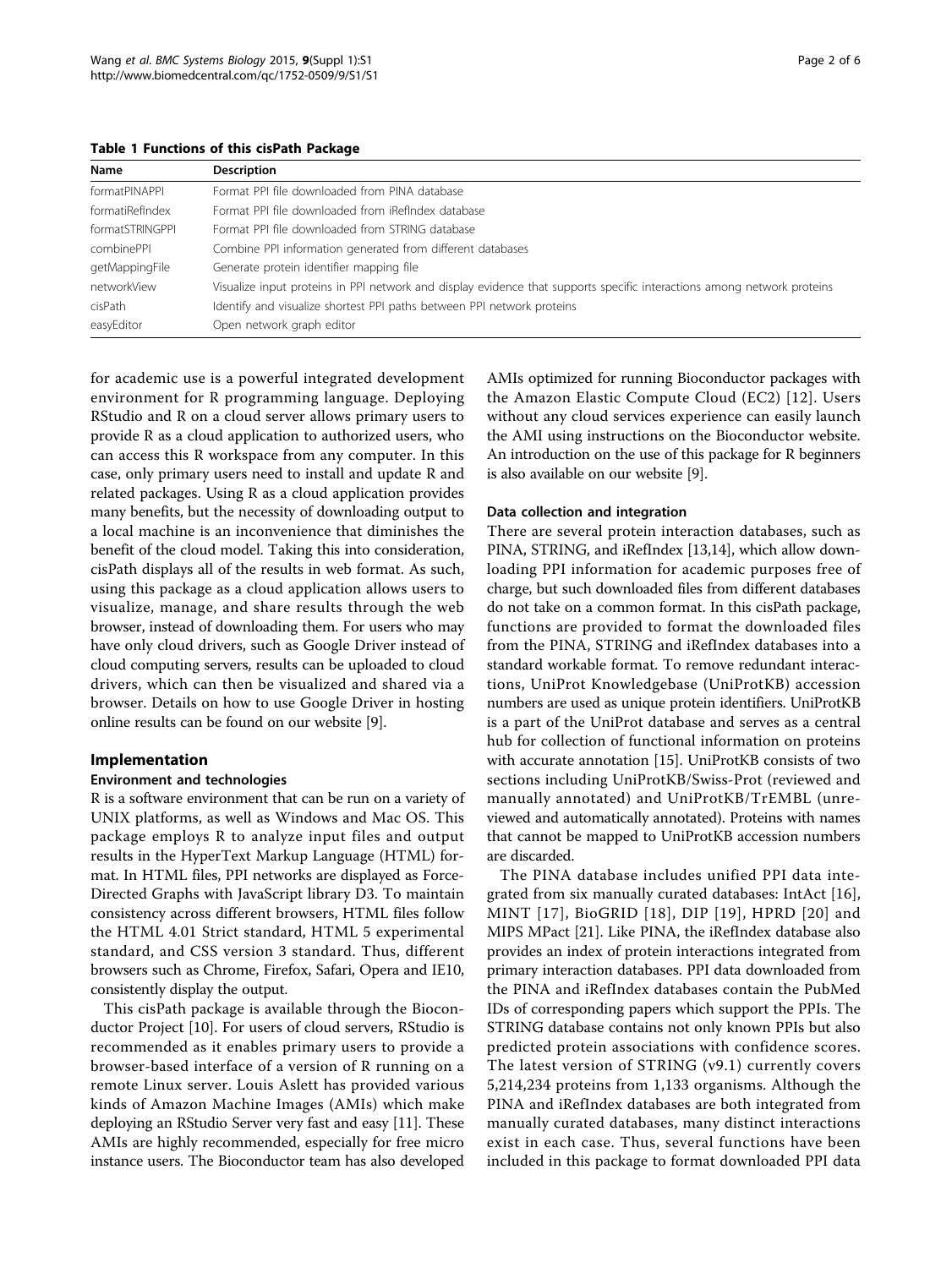from different databases, consequently allowing users to edit downloaded information or merge them with privately collected data to construct more comprehensive PPI networks.

## Functions for visualization

After obtaining PPI data which has been downloaded from our website or privately generated, users can look up all the possible interactions for a given protein using the networkView function. Upon providing a gene name or the Swiss-Prot number for a given protein, proteins that are capable of interacting with the input protein are presented as shown in Figure 1A. The given protein is represented by a relatively larger blue node, while related proteins are presented as smaller green nodes (Figure 1A). These nodes can be clicked, which provide links to the UniProt database for the extraction of more information. Protein interactions are also presented in a table (Figure 1B), where the names of databases that support each specific interaction are displayed. PubMed IDs of corresponding publications and/or STRING scores are also displayed, providing users with direct links for the verification of corresponding sources as desired. In cases where there are more than 100 protein interactions for a given protein, the viewer randomly displays 100 of these interactions (Figure 1A), but all protein interactions and corresponding details are presented in the table (Figure 1B).

The networkView function can also be used to visualize PPI networks in a given list of proteins, together with corresponding evidence of the specific interactions among them. A sample output is shown in Figure [2A](#page-3-0), where the selected proteins are TP53, TP53BP2, MAGI1, and PTEN. The first three proteins are designated as main nodes and PTEN is designated as a leaf node. Since interaction between two proteins is often mediated by scaffolding proteins rather than direct interaction, the viewer also displays proteins that can interact with at least two of the main proteins, such as the green leaf nodes in Figure [2A.](#page-3-0) Additionally, users are free to choose the visualization style (color and node size) with which the proteins are displayed in the network. Using the parameter *mainNode* for this function, a selected protein can be designated as a main or leaf node. In this example, since PTEN is manually designated as a leaf node unlike the other three input proteins designated as main nodes, the only interactions presented for PTEN are those with the main nodes. Thus, views are generated corresponding to user preference. A protein often has multiple gene names, some of which may not be included in the input PPI data file. To avoid inputting invalid names of proteins, the unique identifier Swiss-Prot accession number may be used alternatively as input. Swiss-Prot accession numbers may be found in the UniProt database.

In some cases, users may want to identify interaction paths with more than two interacting steps between a pair of given proteins in a PPI network, and another function may be used to yield this type of result. The function *cis-*Path identifies and outputs the shortest PPI paths between a pair of given proteins involved in multiple interaction steps. Users can obtain the shortest path(s) by either directly requesting the path(s) that reflect minimal cost using the default "cost" values of edges, or manually assigning "costs" to specific edges in the PPI network by editing the input file. The "cost" of an edge between two interacting proteins is a numerical value that is greater or equal to one, quantifying the extent to which an interaction is unfavorable. The default value for the "cost" of each edge generated from the PINA and iRefIndex databases is 1, and the "cost" of the edge generated from the STRING



Figure 1 Screenshots of the networkView function outputs. (A) Visualization of the protein TP53 and interacting proteins. (B) Evidence supporting the specific interactions among these proteins.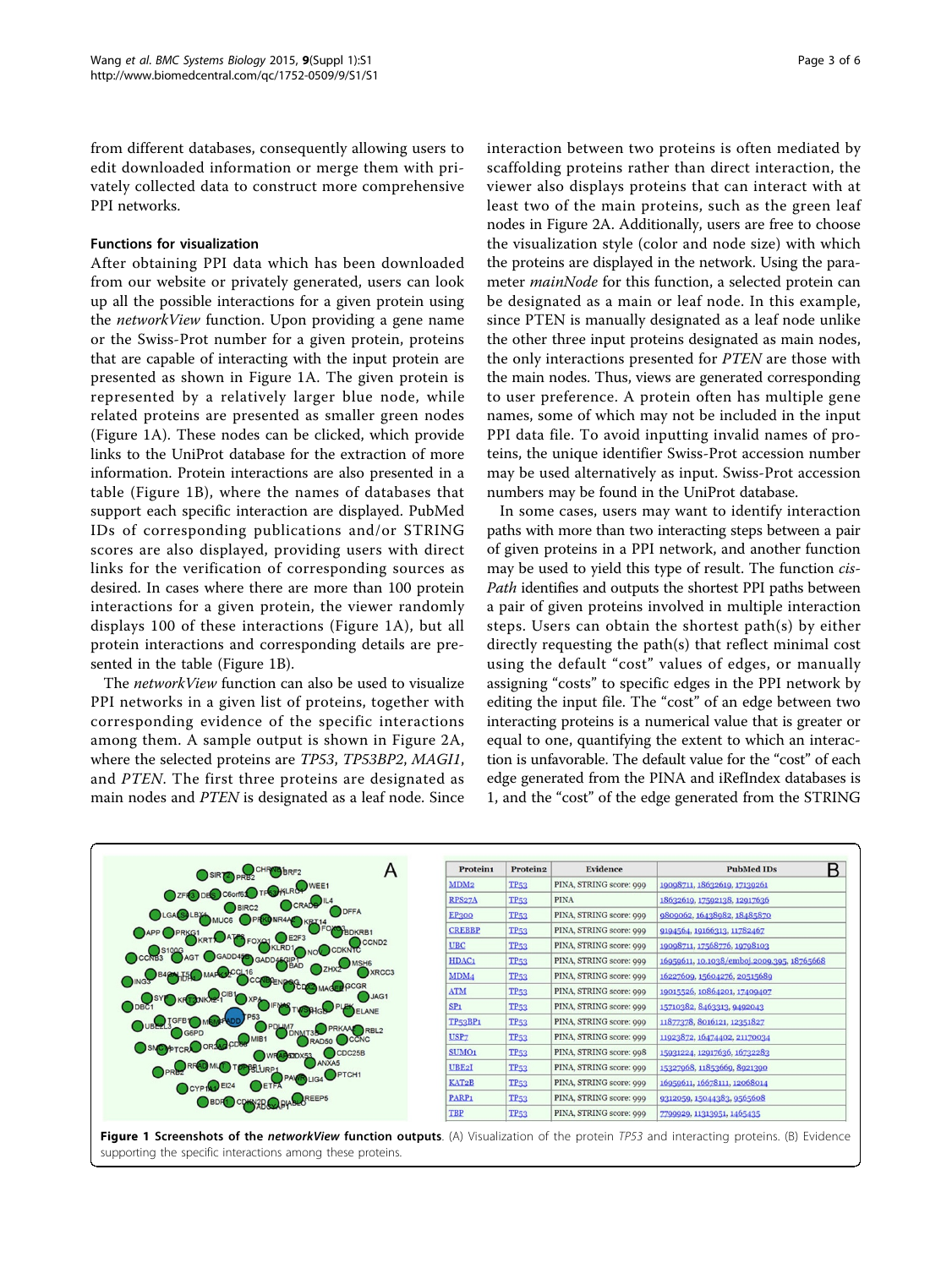<span id="page-3-0"></span>

database is given as  $max(1, log_{100}^{1000-STRING\_SCORE})$ . The variable STRING SCORE is the confidence score given by the STRING database. An example of this function is shown in Figure 2B. Evidence representing the STRING score or PubMed ID of relevant manuscripts is shown for all interaction paths. Similar to the networkView function, other proteins that can interact with at least two of the proteins that lie on the shortest PPI path are also displayed, giving a full range of possibilities despite the fact that they may be suboptimal paths. All of the shortest paths are listed in a table under the network view and can be shown graphically when selected (Figure 2B). To identify the paths that reflect the least number of steps independent of what the associated "costs" are, the parameter byStep may be set as TRUE. In this case, all edge "costs" are assigned as 1 and PPI paths with the minimum number of steps between a pair of given proteins are produced.

Research groups that focus on specific proteins may require screening of the shortest interaction paths from a single fixed protein to all other proteins in the input database. In this case, only the source protein name should be inputted in the *cisPath* function. All proteins in the input database are scanned for the shortest interaction paths to the fixed protein, and all of the shortest PPI paths from the fixed protein to each of the relevant

proteins are outputted. Upon finding a new protein of interest, users can query the shortest interaction paths to the fixed protein with a browser without launching R. Although more CPU time and space is required to compute this function and store the results, results can be easily placed on a cloud driver or web server for quick access over the Internet. Sample results for fixed source proteins TP53 and PTEN can be found on our website.

The functions *networkView* and *cisPath* described above allow users to change color and size of the nodes in the network view prior to running. There is an additional editor for easy modification of network graphs after running. Figure 2C shows a screenshot of this tool. This editor is accessed via an "Edit graph" button on the output webpage, and allows users to make changes to the output graph as well as draw new network graphs that are directed or undirected, using different edge and arrow styles. The editor is compatible across a range of different browsers. Since most commonly used browsers support the HTML5 Web Storage, users can store the network graph view and open it later using the same browser. An additional function of this editor allows the view graph to be converted into a span of text. As the text is reversible to an editable view graph, it is possible to share output graphs easily via email or online messenger. This editor is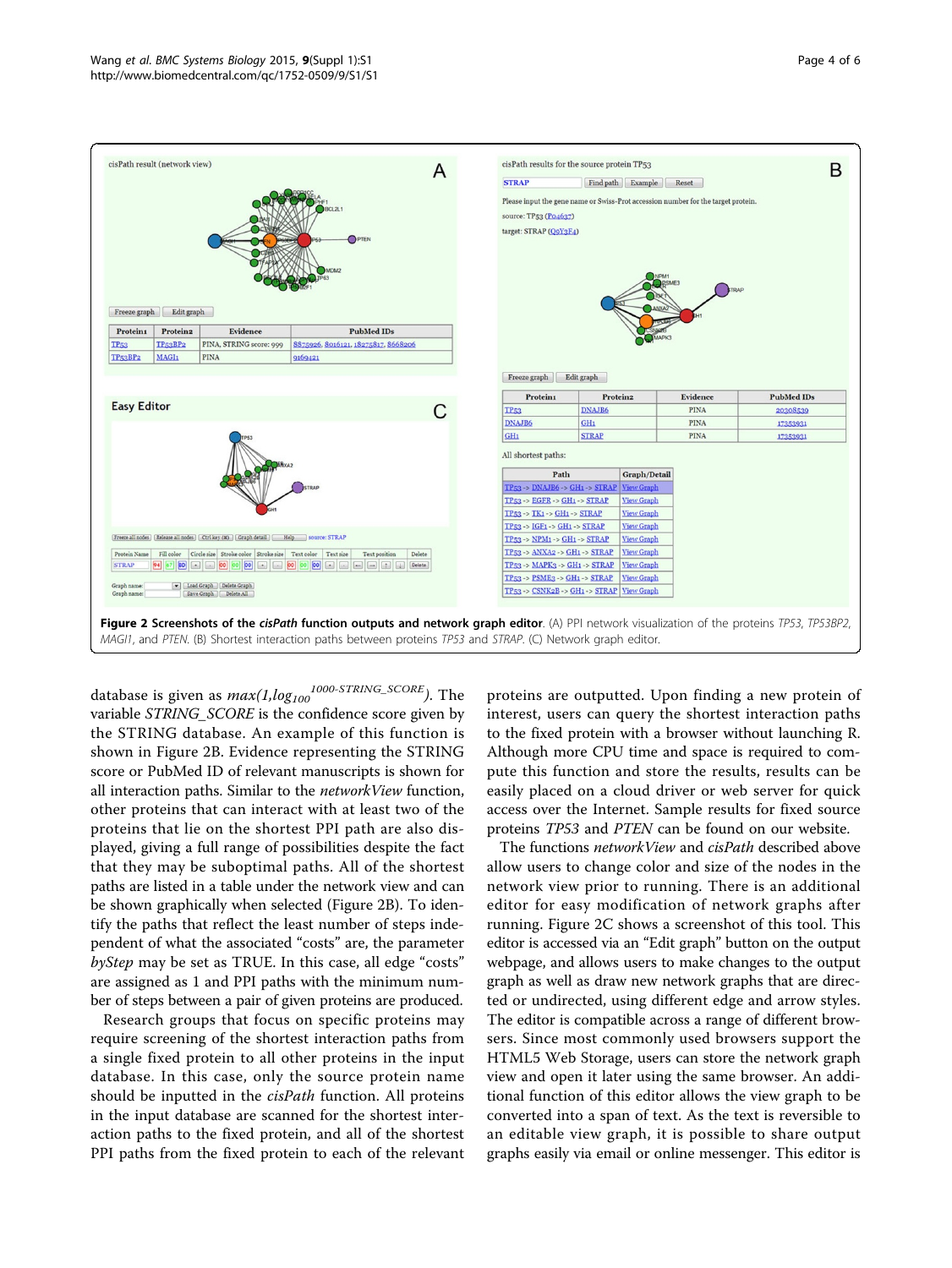independently usable, and is included in the source package. It is also available on our website for online access or downloading for offline usage.

## Results and discussion

As examples to demonstrate the use of this package, integrated PPI data from the PINA, iRefIndex and STRING databases for six model species are available for downloading from our website. Users should cite the databases accordingly when using these files. When integrating interactions from different databases, the function combinePPI will also count the number of valid proteins and protein interactions from each database. In view of the fact that the STRING database includes not only known PPIs but also predicted associations, only high confidence interactions from STRING are retained in these samples. The threshold of the STRING score is set to 700 by default, which can be changed manually with the function formatSTRINGPPI.

Taking Homo sapiens as an example, 14,646, 14,906, and 14,050 valid proteins are identified in the PINA, iRefIndex and STRING databases. Generated by the *combi*nePPI function of this cisPath package, Tables 2 and 3 present the proteins and protein interactions in a given database which overlap with the other two databases. The last column of each table shows the number of distinct proteins or protein interactions found in each database. Although the PINA database contains the least number of distinct proteins, and has only 1008 proteins not found in the other two databases, it contains 36,867 interactions that are distinct, and most of these are supported by scientific literature. The iRefIndex database contains a large number of distinct proteins, as well as a large number of distinct interactions, which are all well supported by scientific literature. The STRING database contains up to 191,324 distinct interactions, but most of these interactions are predicted by data mining. Sample R scripts used to download and format PPI data can be found on our website. Only a small portion of available PPI data is selected for examples in the source package. The file with complete PPI information can be downloaded from our web site.

Table 2 Number of overlapping and distinct proteins listed for Homo sapiens in different databases

| <b>Database</b> | PINA  | iRefIndex | <b>STRING</b> | <b>Distinct proteins</b> |  |
|-----------------|-------|-----------|---------------|--------------------------|--|
| <b>PINA</b>     | 14646 | 12539     | 11127         | 1008                     |  |
| iRefIndex       | 12539 | 14906     | 10518         | 1877                     |  |
| <b>STRING</b>   | 11127 | 10518     | 14050         | 2433                     |  |

Each cell indicates the number of overlapping proteins from the two databases designated in the row and column; numbers on the diagonal indicate the total number of proteins from the database designated in the row and column. The last column indicates the number of distinct proteins from the given database.

Table 3 Number of overlapping and distinct protein interactions listed for Homo sapiens in different databases

| Database      | PINA   | iRefIndex | <b>STRING</b> | <b>Distinct PPIs</b> |  |  |
|---------------|--------|-----------|---------------|----------------------|--|--|
| <b>PINA</b>   | 106585 | 59500     | 26975         | 36867                |  |  |
| iRefIndex     | 59500  | 132559    | 22564         | 67252                |  |  |
| <b>STRING</b> | 26975  | 22564     | 224106        | 191324               |  |  |

Each cell indicates the number of overlapping protein interactions from the two databases designated in the row and column, excluding PPIs with STRING scores of less than 700; numbers on the diagonal indicate the total number of proteins interactions from the database designated in the row and column. The last column indicates the number of distinct protein interactions from the given database.

Compared to other existing tools such as Cytoscape [[22](#page-5-0)] and the online web servers PINA and STRING, this cisPath package is especially useful for R and cloud users. For R users, this package can be installed and updated by using only two commands, and no other plugins are required. Users can view, edit, and save the output network views with most modern web browsers. Cloud users can simply connect to the RStudio server with a browser and construct and publish personalized PPI databases and networks. It allows the user to play the role of PPI database administrator, rather than simply act as a common user.

## Conclusions

This cisPath package allows great convenience for cloud users who wish to visualize and manage functional protein interaction networks. With this package, PPI data from different databases can be integrated and used to deduce network graphs from one or several given proteins. This package can also identify the shortest interaction paths between a pair of proteins. Published evidence of interactions from different databases is present in the output HTML files. The graph editor adds a further layer of functionality, allowing different kinds of network views to be drawn according to user preference. With an RStudio server, molecular biologists can run cisPath functions and easily view results on mobile devices via web browsers. For cloud users, the Amazon EC2 service with AMIs which were generated by Louis Aslett is recommended [[11](#page-5-0)]. One micro instance which is available free of cost is sufficient to launch the AMI and run this package.

In developing this cisPath package, one of our main aims is to offer an easy-to-use tool for mobile devices and panel PCs that is accessible through the browser. Therefore only functions that can be easily operated on mobile devices are included. A number of other functions, although useful, were excluded from the package, as they were deemed unsuitable for mobile use. We hope that with this tool, users will now be able to evaluate their ideas concerning protein interactions through visualization and management of protein networks, and limitations of time and location will become a thing of the past.